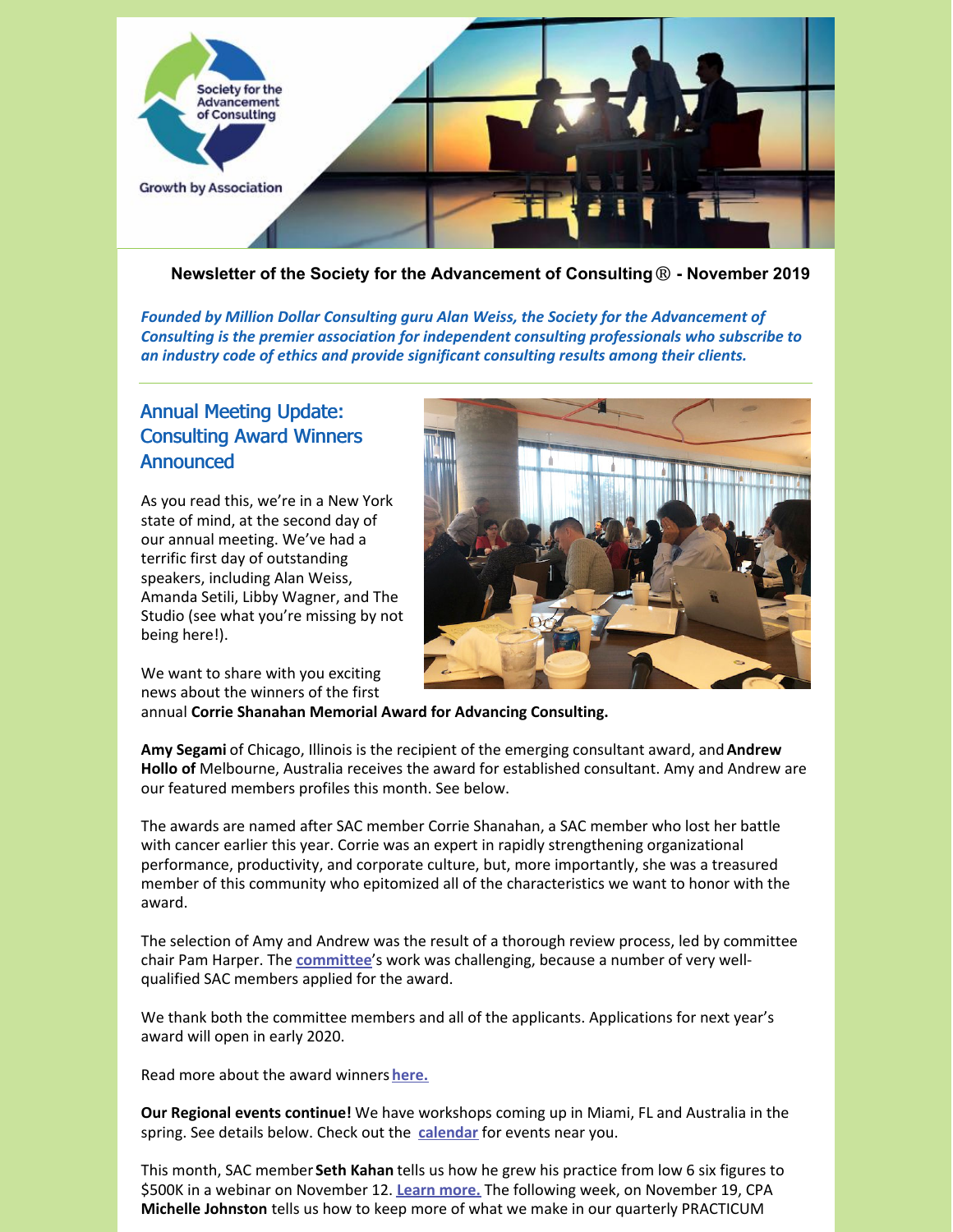webinar. **Learn [more.](https://consultingsociety.com/programs-events/practicum-webinars#johnston-1119)**

As always, feel free to contact us with your thoughts, comments, and suggestions.

Lisa and Linda

# Your Profile is Now Live

We are thrilled to announce that almost all SAC members now have a profile. Check out your**SAC member colleagues**. We have a [powerhouse](https://consultingsociety.com/members-menu/members/) of high quality consultants, coaches and speakers!

Why not utilize SAC to increase your visibility and success? Consider taking advantage of one of the following opportunities. We have a new social media campaign and will be including in our promotions:

- **[Submit](https://consultingsociety.com/user/landerson/?profiletab=articles&subnav=posts-articles) an article** for the **SAC [blog](https://consultingsociety.com/category/member-articles/)**
- **[Submit](https://consultingsociety.com/member-resources/press-release-contribution/) a quote** for our bi-monthly **press [release](https://consultingsociety.com/resources/press-releases/)**.
- Join our **local, regional and global [meetings](https://consultingsociety.com/programs-events/regional-meetings/)**. Check out **[pictures](https://consultingsociety.com/resources/in-the-news/)** and other news from our recent events.
- **[Submit](https://consultingsociety.com/member-resources/sac-in-print/) your book** to "**SAC in [Print](https://consultingsociety.com/resources/books-by-our-members/)**"
- If you could be an editor, consider taking on the role for**SAC [Press](https://consultingsociety.com/resources/sac-press/)**. It will provide great exposure for contributing members.

Please add/update your social media handles in your profile so that we can follow and tag you.

## SAC Europe in Barcelona!

Building a Thriving Consultancy Workshop was held on October 18 in Barcelona, Spain.

Great presentations and good company made this a successful event!



# Join Us in Miami in February

#### **"Beyond Value Based Fees: Closing Bigger Options"**

Join us for our **southeast region meeting**, February 18, 2020, i**n [Miami](https://consultingsociety.com/february-18-2020-miami-regional-event/)** to learn how to take your business to the next level with increased fees and lower labor intensity. We've locked in several great speakers, including **Alan Weiss**, **Phil Symchych**, **Linda Henman**, and**Amanda Setili**. Space is limited. Sign up now to avoid missing this opportunity

Know someone who'd like to attend the conference and join SAC, too? To get the special membership/meeting rate, go to **<http://bit.ly/2HkB5Uw>**, complete the membership application, enter the promo code **MIAMIBUNDLE** and you'll receive the coupon code for the special low bundled rate.

# Special Offer on Next Year's Million Dollar Consulting Convention in Sydney

Still on the fence about attending the MDCC next April in Sydney? Consider this. Alan Weiss has graciously agreed to offer a 25% discount on the fees for this [conference](https://alanweiss.com/growth-experiences/mdcc/) for SAC members. **More information**. Note "SAC" in the remarks section of the order form, and SAC members in good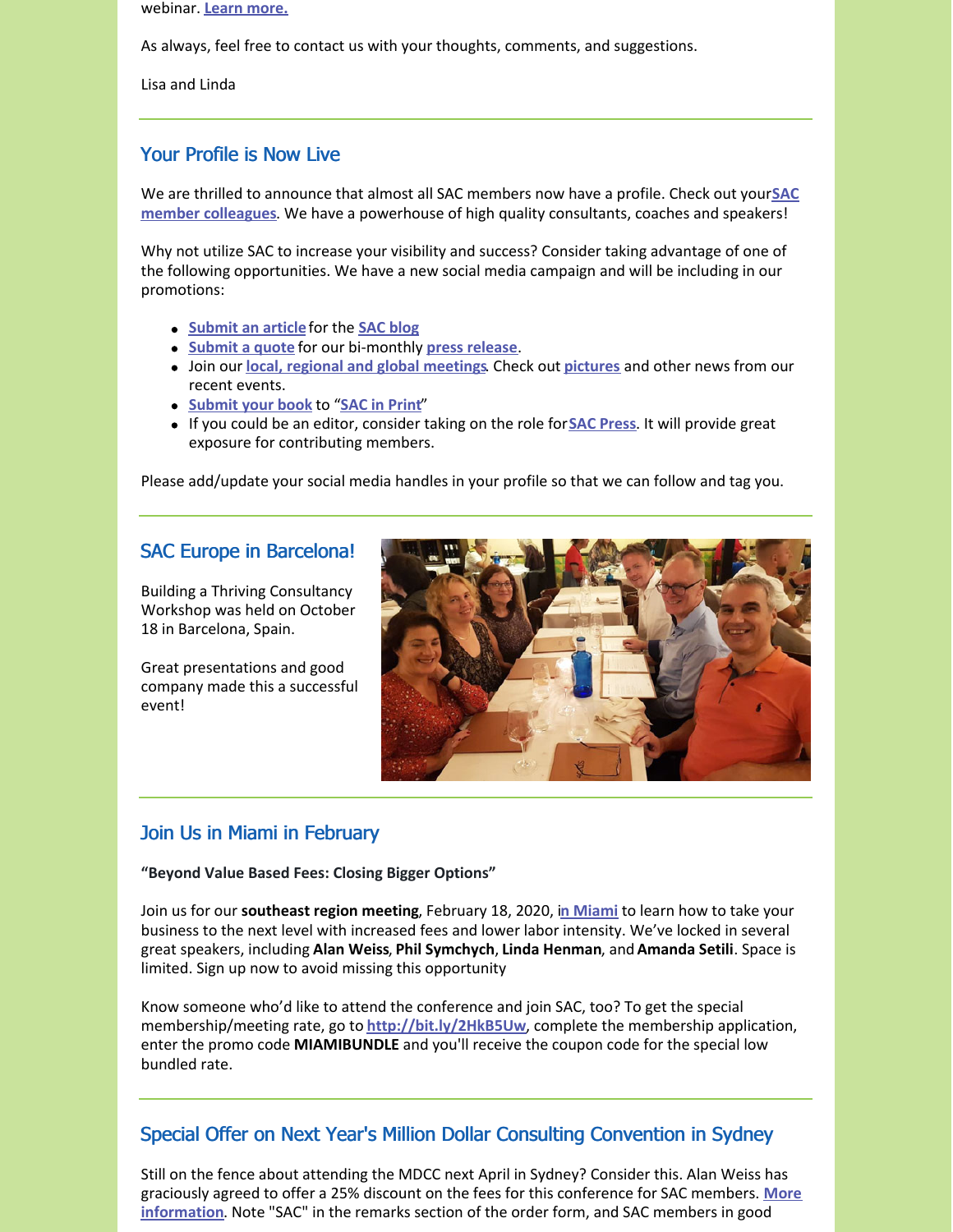standing will receive a 25% discount off published prices.

While you're putting your plans in place, mark your calendar to attend the SAC Australia workshop, to be held in Sydney the same week.

# Meet Our Members: Andrew Hollo and Amy Lee Segami

*This month we're profiling the Advancing Consulting award winners.*

## *Andrew Hollo*

### **What is the one thing that most differentiates you from others in your field?**

What differentiates me is what my clients tell me: "Working with you, Andrew, we truly own our strategy". Many consultants do things 'for' their clients (focusing on deliverables); I do things 'with' my clients (focusing on outcomes).

## **What is something you've learned about business that you would have liked your younger self to know?**

I wish the 30-year-old Andrew knew that no business is as well run as it appears from the outside.

I wish the 40-year-old Andrew knew that leaders all secondguess themselves, and even experience 'imposter syndrome.'



I wish the 50-year-old Andrew knew that focusing on a specific target (e.g., a revenue target, or a customer number) creates distraction at best, crippling anxiety at worst, whereas focusing on broad intentions (i.e., making the biggest impact to your customers) is powerful and enabling.

#### **What do you find most valuable about SAC?**

SAC is about collegiality — providing a natural peer support system for people, like me, who don't have owners, boards, bosses, or staff. It enables me to learn from others—and to teach others who are newer on the journey, which are the same thing, ultimately.

### *Amy Lee Segami*

### **What is the one thing that most differentiates you from others in your field?**

With my engineering education, artist creation, and work experience, I perceive, think, and act with the mindset of complexity and flow of the world. In addition, I bring the perspectives of various cultures along with the skills for design thinking.

## **What is something you've learned about business that you would have liked your younger self to know?**

Learn the critical skills of working with a group collaboratively. No one taught me that.

#### **What do you find most valuable about SAC?**



SAC is a community of world-class consultants with valuable collective knowledge. From the annual meeting to the webinars and conferences, SAC encourages and engages members with the flow of information exchange.

-------------------------------------------------------------

#### *Want to Be Featured?*

*Complete your profile on the SAC website! Set up your profile now! If you don't remember your password, go to the Member Login and ask for a password reset. Any questions? [Contact](mailto:info@consultingsociety.com) us.*

This Month's Featured Benefit: Greenleaf Hybrid Book Publishing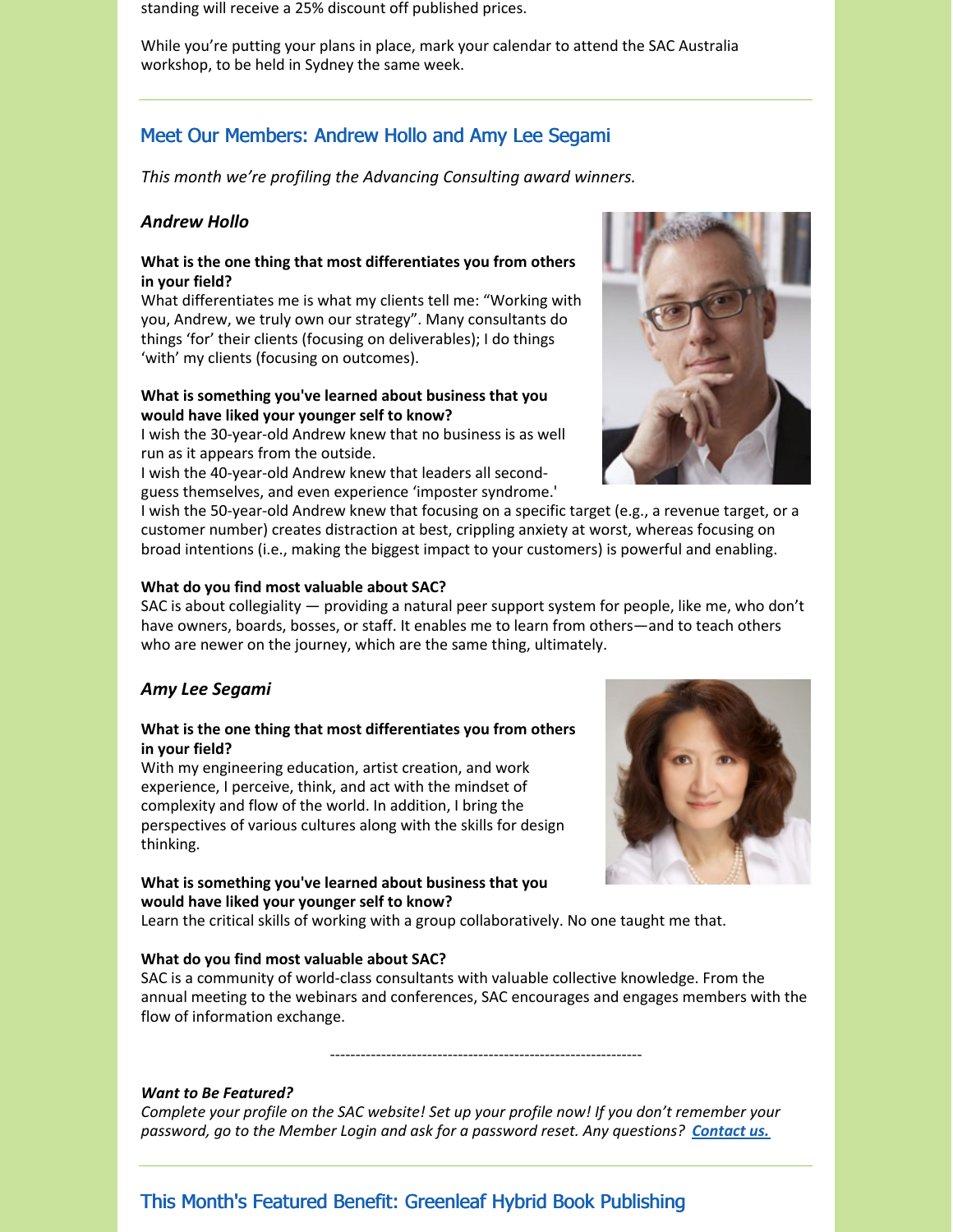We're pleased to offer a new book publishing option for SAC members.**Greenleaf** is the leading hybrid book publisher and distributor, with 20 years of experience serving thought leaders through publishing, branding, audience building, and promotion. From distributing your book into airports and wholesale/retail markets to developing a brand and book from scratch, they have the team to make it happen.

**More [information.](https://consultingsociety.com/membership/member-discounts/)**

# Follow Us On Twitter - We're Following You!

Our twitter handle is @consultingassn. Our goal is to follow all of our active members and to retweet your posts when appropriate. If we're not yet following you, it's because we don't have your Twitter handle. Send us a DM and we'll add you to our list. **[Follow](https://twitter.com/ConsultingAssn) us**.

# Mark the Date: Next Year's Annual Meeting: October 6 and 7, 2020 in New York City

**Early Bird [registration](https://consultingsociety.com/2020-sac-annual-meeting-new-york-city-october-6-7-2020/)** is available now!

# November 11th Deadline for Next SAC News Release

Have you been quoted in a recent SAC press release? Why not? Here's the information for our next release. Join us!

## **Topic***: Should businesses be focused on hiring, retaining, or training employees? Or something else?*

Use this **[link](https://consultingsociety.com/press-release-contribution/)** to submit your input of less than 150 words formatted into 2-3 paragraphs in the same format as the prior releases **no later than November 11 th**. Please remember to check your grammar and provide your name with attribution!

# Weiss Advice:

# WHEN FOOLS WALK IN...

Here is some of the worst behavior I've seen from consultants in the recent past. They reflect insecurity, lack of taste, unethical conduct, and general unprofessionalism. I accuse no one among our readers, but make sure that you don't fall into these shoddy behavior styles which scream "amateur" from the rooftops.



## **Telling self-aggrandizing war stories.**

I'm sorry, but people don't make sales on airplanes or elevators and, if they did in some great exception, the stories are as boring to listen to as the golfer who keeps reminiscing about the sixiron shot that landed three feet from the hole. Not only was it blind luck, but none of the rest of us really learn anything from it except how much the teller enjoys bragging about it. Examples, and brief anecdotes, are fabulous if there are learning points or insights for the listener. Personally, I've never gained much insight from listening to someone tell me they love how good they are.

### **Drawing exaggerated attention to yourself.**

I watched in a combination of horror and fascination as a consultant walked into a scheduled continental breakfast with colleagues in his sweaty, reeking workout clothes, having made a point to come directly from the gym. I suppose his need for orange juice and Danish overpowered the need for a shower and change of clothes. On another occasion, a consultant, alone among the meeting's members, had a full breakfast delivered to the room since he overslept and missed his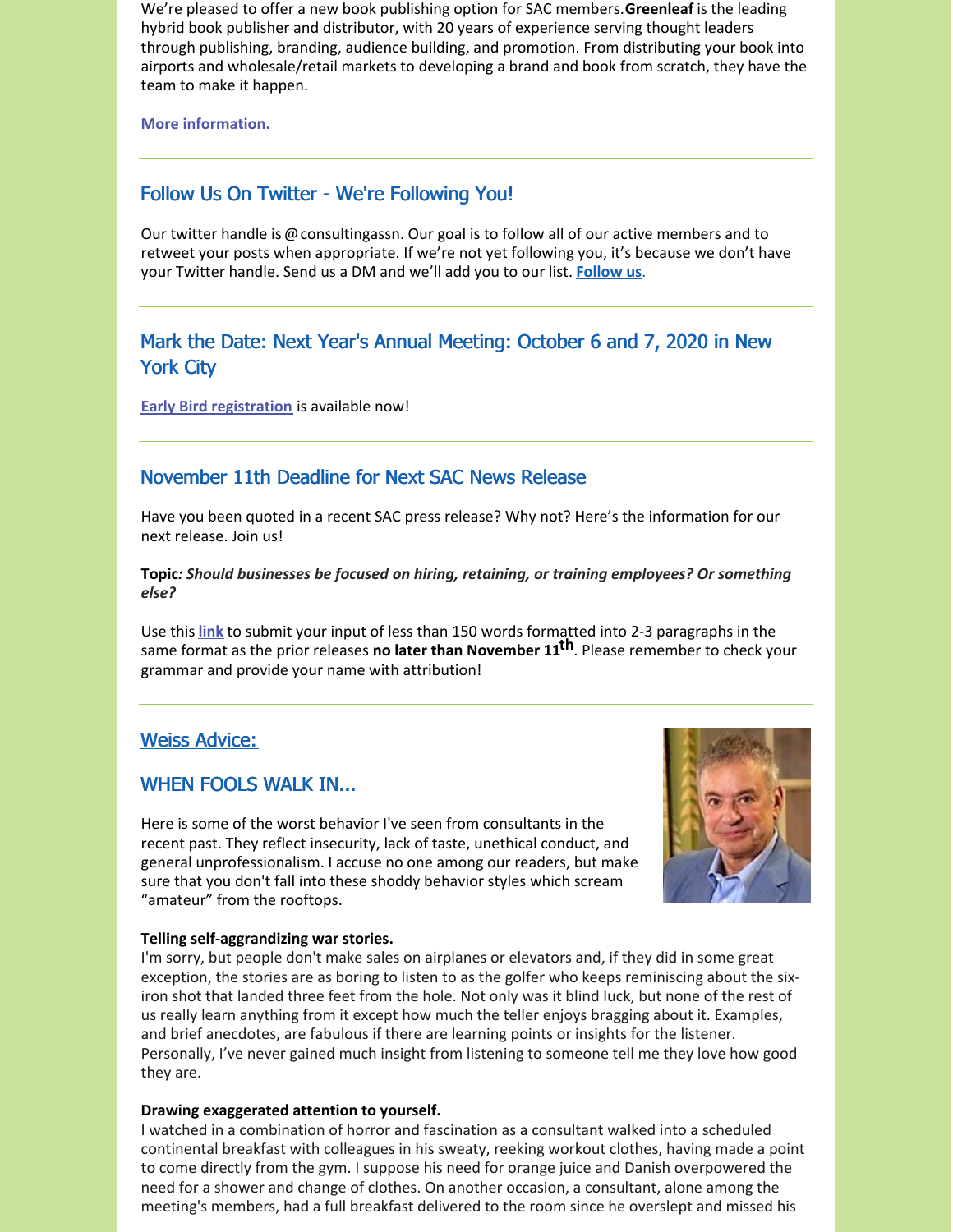normal morning meal. Everyone else present clearly wished he were still sleeping.

### **Volunteering to allow others to benefit from their experience.**

How often have you been in groups in which the speaker or chair asked for questions and a consultant instead volunteers, "Well, let me explain how I do that." No matter what the credentials of the original presenter, or what the interests of those around, there's always someone who has to ensure he or she gets "air time" by tediously explaining that they have a better way.

### **Dressing inappropriately.**

I believe that it's always safe to either dress in a way that mirrors your client or audience, or to dress a notch above that. It's usually unwise to dress below the people with whom you're interacting, because it tends to show disrespect and is distracting. I once had the mesmerizing experience of watching a woman address a group in skin-tight jeans and a low-cut cashmere sweater. The men in the room were annoyed or amused, and the women in the room were furious. Not much communication going on during that episode.

### **Denigrating others.**

A classic symptom of passive-aggressive behavior is to denigrate others in order to elevate oneself. It's also extremely unprofessional. Yet I've observed consultants who make casual comments such as "Didn't he die?" or "Wasn't she dismissed?" to create confusion and innuendo. There is nothing wrong with debunking bad approaches based on solid evidence and substantiated opinion, but character assassination is something else again. Unsolicited feedback is always for the benefit of the sender, not the recipient, and whenever someone quotes the nameless (e.g., "I'm just telling you what people are saying in the halls...") run for the exits.

### **Attempting to pull the wool over everyone's eyes.**

I've run into consultants who claim to have published books, yet the "publishing house" is owned by them! "It's not self-published," they'll angrily exclaim when challenged, "it's a separate entity." Honesty, one would think, is one of the hallmarks of our profession. Why assume that the rest of us are stupid? An organization is not a consulting client if you have only done free work for them or they have purchased one of your products. When I questioned one consultant who cited a client with whom I was actively engaged, yet had never seen him present, he mumbled, "I was at a meeting and they indicated they would like to do business with me." This is topped by a guy who claimed he was "instrumental in my career." In reality, he had come to me for help on several occasions, and ultimately tried to undermine me with others when he imagined we were in competition. There's competition which will never frighten me.

### **Big hat, no cattle.**

This is my favorite Texas phrase, and it means, of course, someone who talks a big game but can't deliver on it. I've heard people huff and puff but, when you clear the air, they are only theorists, have no practical application, and never deliver on the big plans they convince others to implement or support.

Consulting is basically an unregulated profession, and we must all, individually, do whatever we can to build and nurture its integrity and professionalism. First, we can refrain from these and similar boorish behaviors. Second, we can shun and discredit those that do.

If we don't police ourselves, someday we'll be faced with someone else legitimately trying to do it for us.

© Alan Weiss 2019

Note: Check out how you can gain full access to virtually all my intellectual property on my **Growth Access [platform](https://alanweiss.com/growth-experiences/growth-access/)**.

*Stay in touch with Alan Weiss's events [here](https://www.alanweiss.com/growth-experiences/).*

# Upcoming SAC Events

**November 8** Partner Event: **SPC (The Society of Professional Consultants) Lunchtime Meetup** 1:00 p.m. to 2:30 p.m. at Rebecca's Cafe, 800 District Ave, Burlington, MA. **[More](https://www.spconsultants.org/meeting-dates) info.**